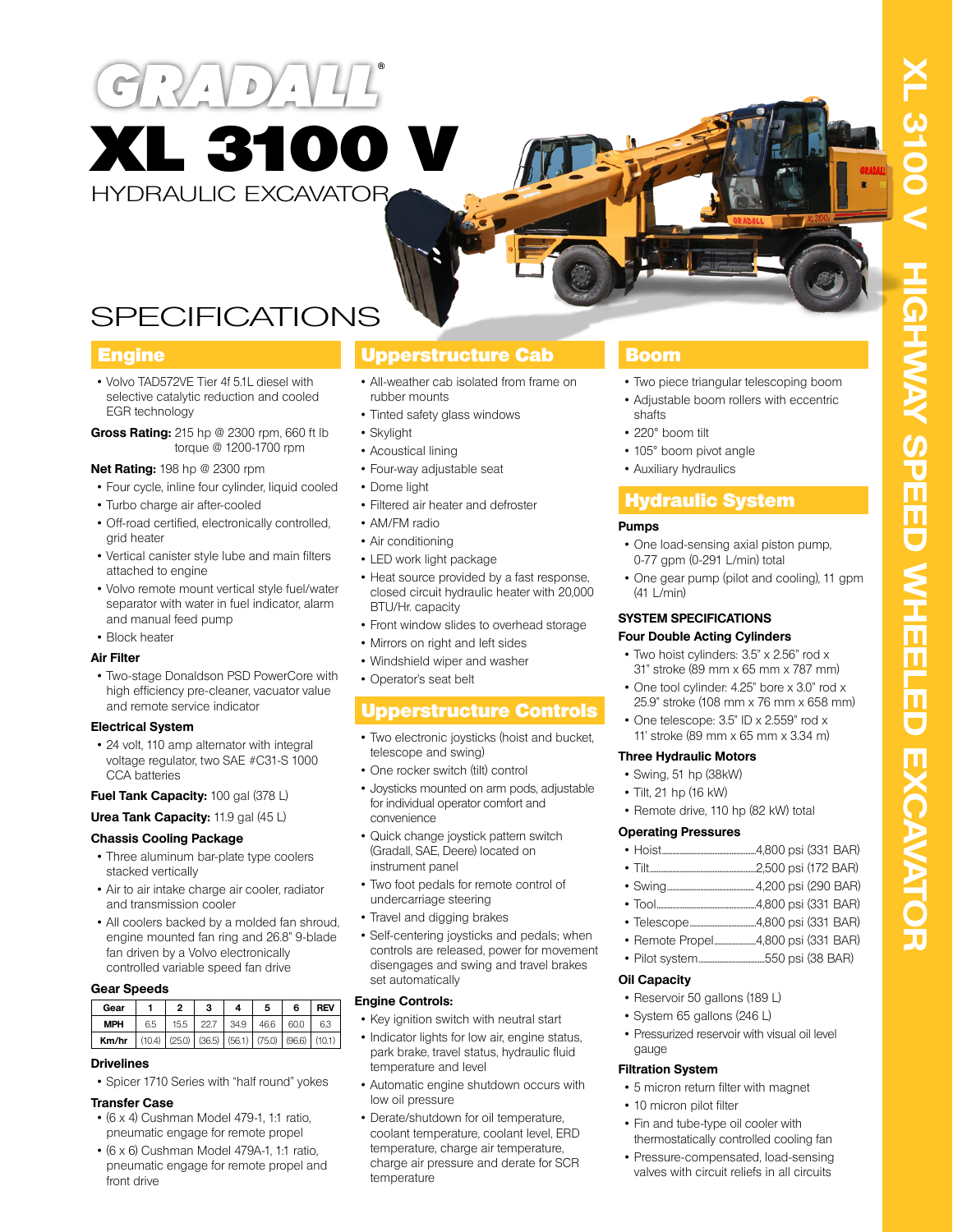# Undercarriage

- $4 \times 2$  or  $4 \times 4$
- Wheelbase: 160" (4.06m)
- Width 102" (2.6m)

#### **Transmission**

• Allison 3500 RDS 6-speed automatic

#### **Frame**

• 48" (1.2m) wide, welded plate design

• 65 ksi material

#### **Gross Vehicle Axle Weight Rating:**

- 4 x 2 41,250 lb (18,711 kg) • 4 x 4 - 44,250 lb (20,071 kg)
- 
- **Front Axles**
- 4 x 2: Meritor Model MFS-16-122A, 16,000 lb (7,257 kg) rating
- 4 x 4: Meritor Model MX19-145, 19,000 lb (8,618 kg) rating, 7.17 ratio

#### **Rear Axle**

- Meritor Model RS25-160, 25,250 lb (11,453 kg) rating. 7.17 ratio
- Single reduction with driver controlled differential lock in front/rear
- Inter-axle differential with lock

#### **Suspension**

- Front: Eight leaf spring with automatic lock-out cylinders
- Rear: Solid mount

#### **Brakes**

- 4 x 2 Front: Meritor "Q" Series
- Cam-Master Size: 16.5" x 5" (419 mm x 152 mm)
- Automatic slack adjusters
- 4 x 4 Front: Meritor "Q" Series
- Cam-Master Size: 16.5" x 6" (419 mm x 127 mm)
- Automatic Slack Adjusters.
- Rear: Meritor "P" Series
- Series Cam-Master Size: 16.5" x 7" (419 mm x 178 mm)
- Automatic slack adjusters
- Spring brake system incorporates emergency and parking brakes on rear axle

15' 0" (4.6 m) 6475

10' 0" (3.0 m) <sup>7655</sup>

5' 0" (1.5 m) <sup>7870</sup>

5920 (2685)

3590 (1630)

**AT GROUND LEVEL AT GROUND LEVEL** 

(2685)

(1630)

 $5'$  0" (1.5 m) 5920

 $15'$  0" (4.6 m) 3590

• Heated air dryer

**LOAD POINT HEIGHT**

> BOOM LEVEL 8' 6" (2.6 m)

**ABOVE GROUND LEVEL**

**BELOW GROUND LEVEL**

#### **Steering**

- Ross, integral hydraulic power steering
- Gear-type power steering pump
- Four-quart power steering reservoir with filter
- 10 micron pre-filter

#### **Wheels**

• Hub piloted disc • 10-stud, 11.25" (286 mm) bolt circle

#### **Tires**

- 4 x 4 front: 425/65R22.5 LR (L) on/off highway traction tread
- 4 x 2 front: 385/65R22.5 LR (J) on/off highway tread
- 4 x 2 and 4 x 4 rear: 11R24.5 LR (H) on/off highway traction tread

#### **Standard Chassis Equipment**

- LED headlights
- LED tail lights
- LED back-up lights and alarm
- LED brake lights
- LED identification lights front and rear
- LED directional lights
- LED four-way hazard lights
- Instrument panel lights
- Windshield wiper/washer
- West Coast style mirror system with plain and convex mirrors
- Front and rear tow hooks
- Desiccant type air dryer with automatic purge valve and thermostatically controlled heater

# Chassis Cab

- One-person cab
- Left-hand mount
- Isolated from frame on rubber mounts
- Acoustical lining
- Sun visor
- Air conditioning

#### **Gauge Clusters**

#### • Oil pressure

- Coolant temperature
- Air tank pressures

**LOAD RADIUS**

Over End Over Side Over End Over Side Over End Over Side **| radius** | Over End | Over Side

4320 (1960)

4890 (2220)

4975 (2255)

5050  $(2290)$ 

4710 (2135)

4030 (1830)

**NOTE:** The above loads are in compliance with the SAE standard J1097 DEC2005. They do not exceed 87% of hydraulic lifting capacity or 75% of tipping capacity.

4320 (1960)

4890 (2220)

4975 (2255)

5050 (2290)

4710 (2135)

4030 (1830) (6.1 m)

22' 8" (6.9 m)

24' 0" (7.3 m)

24' 2" (7.4 m)

24' 2"  $(7.4 \text{ m})$ 

23' 3"  $(7.1 \, \text{m})$ 

21' 0" (6.4 m)

16' 11" (5.1 m)

(3 m)

3625  $(1645)$ 

3545 (1610)

3560 (1615)

3575 (1620)

3625  $(1645)$ 

3720 (1685)

3785 (1715)

3665 (1660)

2155 (975)

3625 (1645)

3545 (1610)

3560  $(1615)$ 

3575 (1620)

3625  $(1645)$ 

3720 (1685)

3785 (1715)

3665 (1660)

2155 (975)

- Fuel level
- DEF level

GRADALL Model XL 3100 V Lift Capacity Over Side or Rear - LBS (KG.)

20' 0" (6.1 m)  $20' 2''$ 

(2935)

 $(3470)$ 

7840 (3555)

(3570)

(3105)

5920 (2685)

3860 (1750)

10' 0" (3.0 m) 9' 9"

**10' 0" (3.0 m) 15' 0" (4.6 m) 20' 0" (6.1 m) Max.** 

6475 (2935)

7655  $(3470)$ 

7840 (3555)

7870 (3570)

6840 (3105)

5920 (2685)

3860 (1750)

- Voltmeter
- Speedometer with odometer
- Tachometer with hour meter
- Engine and transmission monitor lights
- Engine shutdown controlled by engine electronics
- Indicator lights and controls for front axle engagement (4 x 4 only) and rear axle differential lock
- Park brake control
- Tinted safety glass
- Sliding side windows
- Fresh air heater and defroster
- Dome light
- Air suspension seat with seat belt
- Vent in door

## Swing

- Internal swing gear
- Priority swing circuit with axial piston motor
- Planetary transmission

#### **Swing Speed:** 8.0 rpm

#### **Swing Brake:**

- Automatic spring-set/hydraulic release wet disc parking brake
- Dynamic braking provided by hydraulic system

# Hydraulic Remote Control

- Upperstructure powered by chassis hydraulics through hydraulic motor and transfer case
- Travel and steering pedals in upperstructure cab
- Digging brakes and front axle lockout cylinders set automatically with travel pedal in neutral
- Parking brake controlled by toggle
- Electrically operated alarm mounted on undercarriage signals remote control movement in either direction, reverse movement when driven from undercarriage cab

## Function Forces

**Rated Bucket Breakout Force:**

17,990 lb (80kN)

tires, no auxiliary hydraulics and no bucket.

to determine the net load that may be lifted.

load listed for maximum radius.

weights.

**Rated Boom Force:** 21,940 lb (97.6kN)

The rated lift capacity is based on the machine being equipped with 6,000 lb (2720 kg) counterweight, standard boom, standard

**NOTE:** Bucket adjustment values are 87% of the actual bucket

The load point is located on the bucket pivot point, including

Do not attempt to lift or hold any load greater than these rated values at specified load radii and heights. The weight of slings and any auxiliary devices must be deducted from the rated load

**ATTENTION:** All rated loads are based on the machine being stationary and level on a firm supporting surface. For safe working loads, the user must make allowance for his particular job conditions such as soft or uneven ground, out of level conditions, side loads, hazardous conditions, experience of personnel, etc. The operator and other personnel must fully acquaint themselves with the Operator's Manual furnished by the manufacturer before operating this machine. Rules for safe operation of equipment must be adhered to at all times.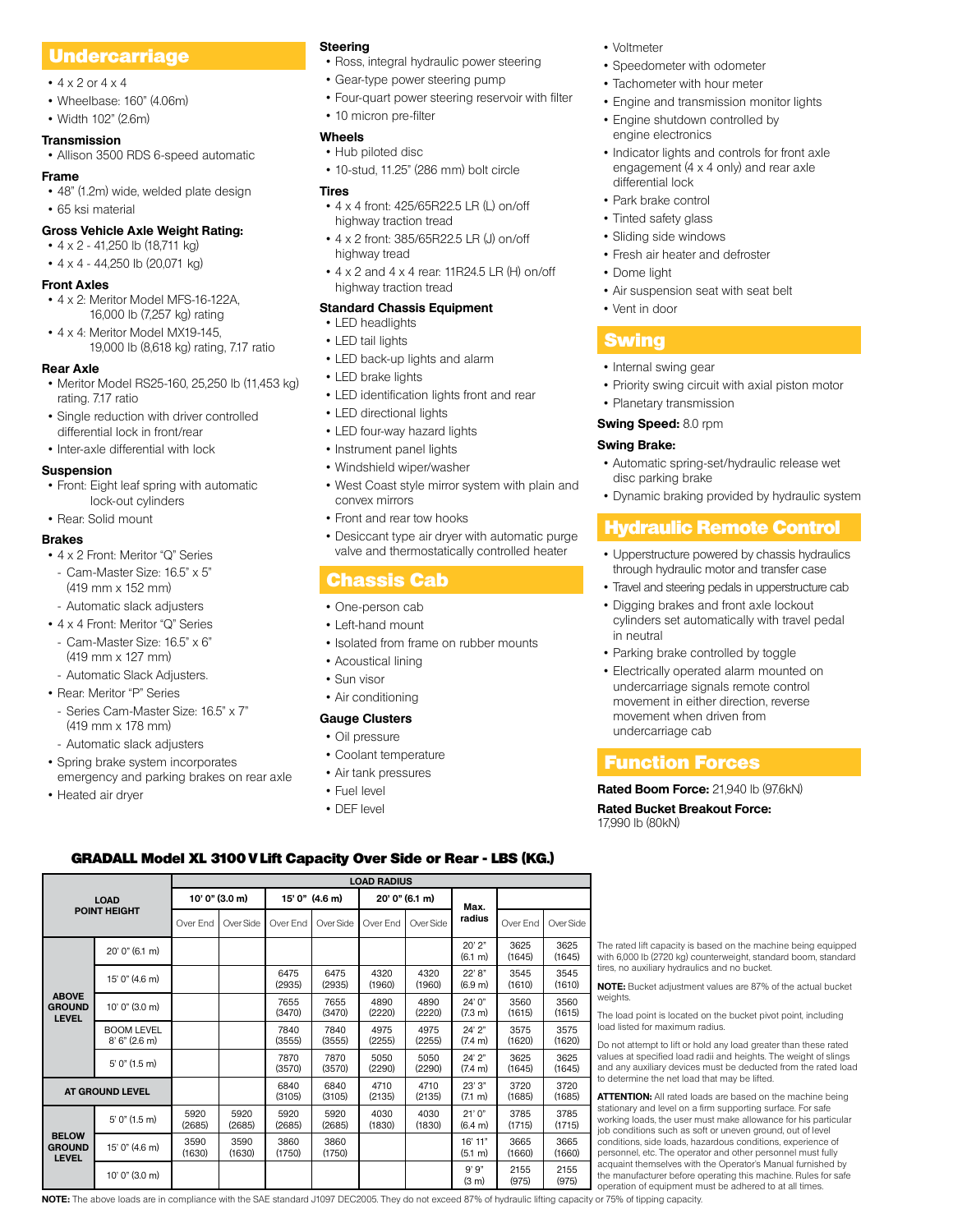

# Dimensions

|                | $4 \times 2$       | $4 \times 4$   |                                                                                     |           | $4 \times 2$         | $4 \times 4$         |                                                                           |
|----------------|--------------------|----------------|-------------------------------------------------------------------------------------|-----------|----------------------|----------------------|---------------------------------------------------------------------------|
| А              | 27' 6'' (8.4)      | 27 '6" (8.4)   | Overall length (boom in rack) with bucket                                           | AG        | $11'0''$ (3.3)       | $10'$ 11" $(3.3)$    | Minimum level cut radius with bucket flat                                 |
| A1             | 23'3''(7.1)        | 23' 3" (7.1)   | Overall length (boom in rack) without bucket                                        |           |                      |                      | on ground line                                                            |
| в              | 11' 11" (3.6)      | 12'3''(3.7)    | Overall height (boom in rack) with bucket                                           | AΗ        | $5'$ 11" $(1.8)$     | $5'$ 4" (1.6)        | Minimum radius at ground line                                             |
| <b>B1</b>      | $11'1''$ (3.4)     | $11'5''$ (3.5) | Overall height (boom in rack) without bucket                                        | AK        | 6' 6'' (2.0)         | $6'$ 10" (2.1)       | Boom pivot to ground line                                                 |
| C1             | 8'6''(2.6)         | 8'6''(2.6)     | Width of upper structure                                                            |           | $AL$ 23" (596 mm)    | 23" (596 mm)         | Boom pivot to axis of rotation                                            |
| C <sub>3</sub> | 8'6''(2.6)         | 8'6''(2.6)     | Width of undercarriage                                                              | <b>AP</b> | 46" (1.2)            | 46" (1.2)            | Bucket tooth radius                                                       |
| D              | 2" (45 mm)         | 2" (45 mm)     | Minimum clearance, upperstructure to<br>undercarriage                               | AQ        | 30° Up &<br>75° Down | 30° Up &<br>75° Down | Boom pivot angle                                                          |
| E              | 7' 6'' (2.3)       | 7' 6'' (2.3)   | Swing clearance, rear of upperstructure                                             | <b>AS</b> | $165^\circ$          | $165^\circ$          | Bucket pivot angle                                                        |
| F              | 10' 10" (3.3)      | $11'1''$ (3.4) | Top of cab to ground line                                                           | <b>AU</b> | 22' 3" (6.8)         | 22' 3" (6.8)         | Maximum telescoping boom length<br>(boom pivot to bucket pivot)           |
| G              | $50"$ (1.3)        | 54" (1.4)      | Clearance, upperstructure to ground line                                            | AV        | $11'3''$ (3.4)       | $11'3''$ (3.4)       | Minimum telescoping boom length                                           |
| н              | 44" (1.1)          | 47" (1.2)      | Top of wheel mounted undercarriage<br>frame to ground line                          |           |                      |                      | (boom pivot to bucket pivot)                                              |
| L              | 21'0''(6.4)        | $21'0''$ (6.4) | Overall length of undercarriage                                                     | <b>AW</b> | 11' 0" $(3.4)$       | $11'0''$ (3.4)       | Telescoping boom travel                                                   |
| N              | 10" (254 mm)       | 10" (254 mm)   | Ground clearance (per SAE J1234)                                                    | AX        | $110^\circ$          | $110^\circ$          | Bucket tilt angle (both sides of center)                                  |
| Р              | 28" (701 mm)       |                | 28" (701 mm) Center of rear axle to axis of rotation                                | BA        | 28' 1" (8.6)         | 28' 1" (8.6)         | Maximum radius of working equipment                                       |
| R              | 13' 4'' (4.1)      | 13' 4'' (4.1)  | Wheel base                                                                          | <b>BB</b> | $22'$ 7" $(6.9)$     | 22' 11" (7.0)        | Minimum clearance of bucket teeth, with<br>bucket pivot at maximum height |
| s              | 36" (916 mm)       |                | 36" (916 mm) Center of rear axle to rear of frame (step)                            | <b>BC</b> | 20' 8'' (6.3)        | 21'0''(6.4)          | Maximum bucket tooth height                                               |
| V <sub>1</sub> | 6' 6'' (2.0)       | 6' 6'' (2.0)   | Tread, rear axles $4 \times 4$ (10:00 $\times$ 20 tires).<br>4 x 2 (Spoke Wheels)   | <b>BD</b> | 15'5''(4.7)          | 15' 9" (4.8)         | Minimum clearance of bucket teeth, with<br>bucket pivot at maximum height |
| V <sub>2</sub> | $7'$ $0''$ $(2.1)$ | 7' 0'' (2.1)   | Tread, front axle $4 \times 4$ (15:00 $\times$ 22.5 tires).<br>4 x 2 (Spoke Wheels) | <b>BE</b> | 10' 5" (3.2)         | 10' 9" (3.3)         | Minimum clearance of fully curled bucket<br>at maximum boom height        |
| AA             | 27'3'' (8.3)       | 27' 2" (8.3)   | Maximum radius at ground line (165° pivot)                                          | <b>BF</b> | $10'1''$ (3.1)       | 10' 4'' (3.2)        | Minimum clearance of bucket teeth at                                      |
| AB             | 18' 4" (5.6)       | 18' 1" (5.5)   | Maximum digging depth (165° pivot)                                                  |           |                      |                      | maximum boom height                                                       |
| AC             | 16' 6" (5.0)       | 16' 3" (4.9)   | Maximum depth for 8' level cut                                                      | BG        | 14' 11" (4.5)        | 15' 2" (4.6)         | Maximum height of working equipment                                       |
| <b>AD</b>      | 6'3''(1.9)         | 6'3''(1.9)     | Maximum radius of 8' level cut at depth "AC"                                        |           |                      |                      | with bucket below ground line                                             |
| <b>AF</b>      | 1'10''(0.6)        | 1'10''(0.6)    | Maximum depth of vertical wall which                                                | BH        | 23' 11" (7.3)        | 23' 11" (7.3)        | Radius of bucket teeth at maximum height                                  |
|                |                    |                | can be excavated                                                                    | BJ        | $17'$ 3" $(5.3)$     | $17'$ 3" $(5.3)$     | Minimum radius of bucket teeth at<br>maximum bucket pivot height          |